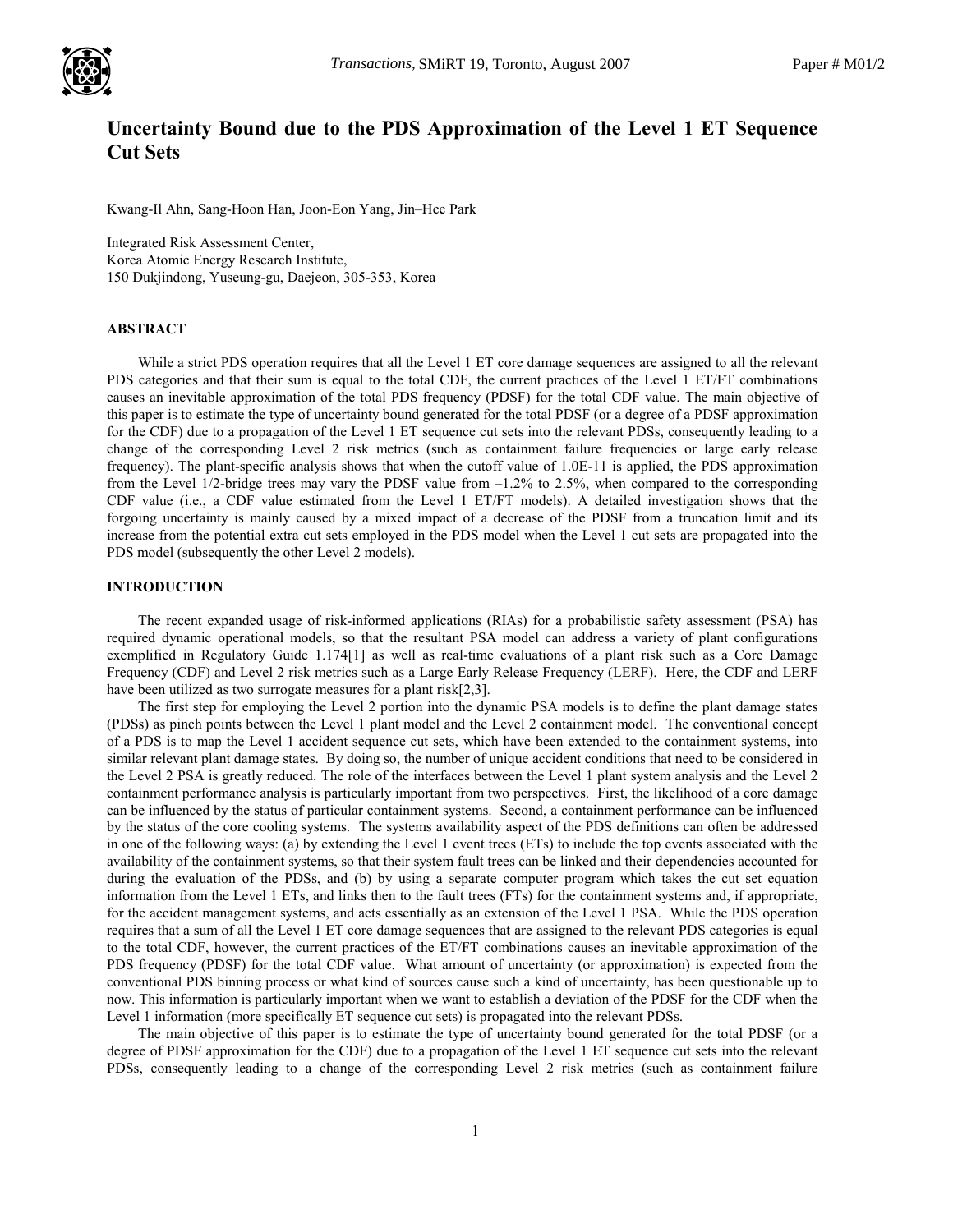

frequencies or large early release frequency). The propagation of the Level 1 fault trees (or cut sets) to a Level 2 model through a Level 2 process (i.e., PDSs) would be useful to establish the cut sets associated with the Level 2 PSA sequences such as an emergency out of service (EOOS) and the related importance of the Level 1 events to the Level 2 risk metrics. .

## METHODS AND RESULTS

As a starting point of the Level 2 PSA, the PDS approach provides pinch points between the Level 1 plant model and the Level 2 containment model. Its main concept is to map the Level 1 accident sequence cut sets, which extended to the containment systems, into similar relevant plant states. As a logical tool for the PDS analysis, we utilize a type of Level 1/2-bridge tree (called 'PDS ET'), and a mapping of all the ET sequences to PDS categories to obtain the corresponding single operational FT model[4]. Then, the bridge tree given in the form of 'PDS ET' contains the additional top events needed to define the initial conditions for the accident progression analysis in sufficient detail. With these types of event trees, all the PDS ET sequence cut sets can be transferred into the relevant PDS categories, without a loss of the Level 1 information. With these types of event trees, all the PDS ET sequence cut sets can be transferred into the relevant PDS categories, without a loss of Level 1 information.

## Evaluation Approach

With the foregoing approach for the PDS analysis, a type of sensitivity analysis has been implemented to obtain an uncertainty bound for the PDSF of the underlying PDS model, with a one-by-one change of a PDS grouping scheme (e.g., different categorization of the PDSs). Whereas, the bridge trees linking the Level 1 portions with Level 2 themselves remain unchanged for all the sensitivity analyses, and the same cutoff value is applied to identity the impact of the PDS binning scheme itself. Its practical implementation has been made with the help of a coupled software package[5-7], which is currently controlled by 'AIMS-PSA Manager'. The AIMS system has been modified recently to match the end points of the Level 1 ETs (or Level 1/2 bridge trees) with the corresponding PDS categories[8]. For this, a dummy basic event with 1.0 of a probability is incorporated into the end points of the ET (or Level 1/2 bridge tree) sequences, which expresses the PDS categories corresponding to the individual ET sequences. While the dummy event does not change the cut set probability itself, its use makes it possible to sort and gather the ET sequence cut sets with the same PDS category. This approach is particularly useful in a mapping of the Level 1 ET sequences to the corresponding PDS, when a certain type of bridge tree is utilized for a PDS categorization. Fig.1 shows an event tree example to explain the aforementioned approach, and Fig. 2 shows its logical transformation into a fault tree model with sequence numbers.



Fig. 2 FT Model with the ET Sequence Numbers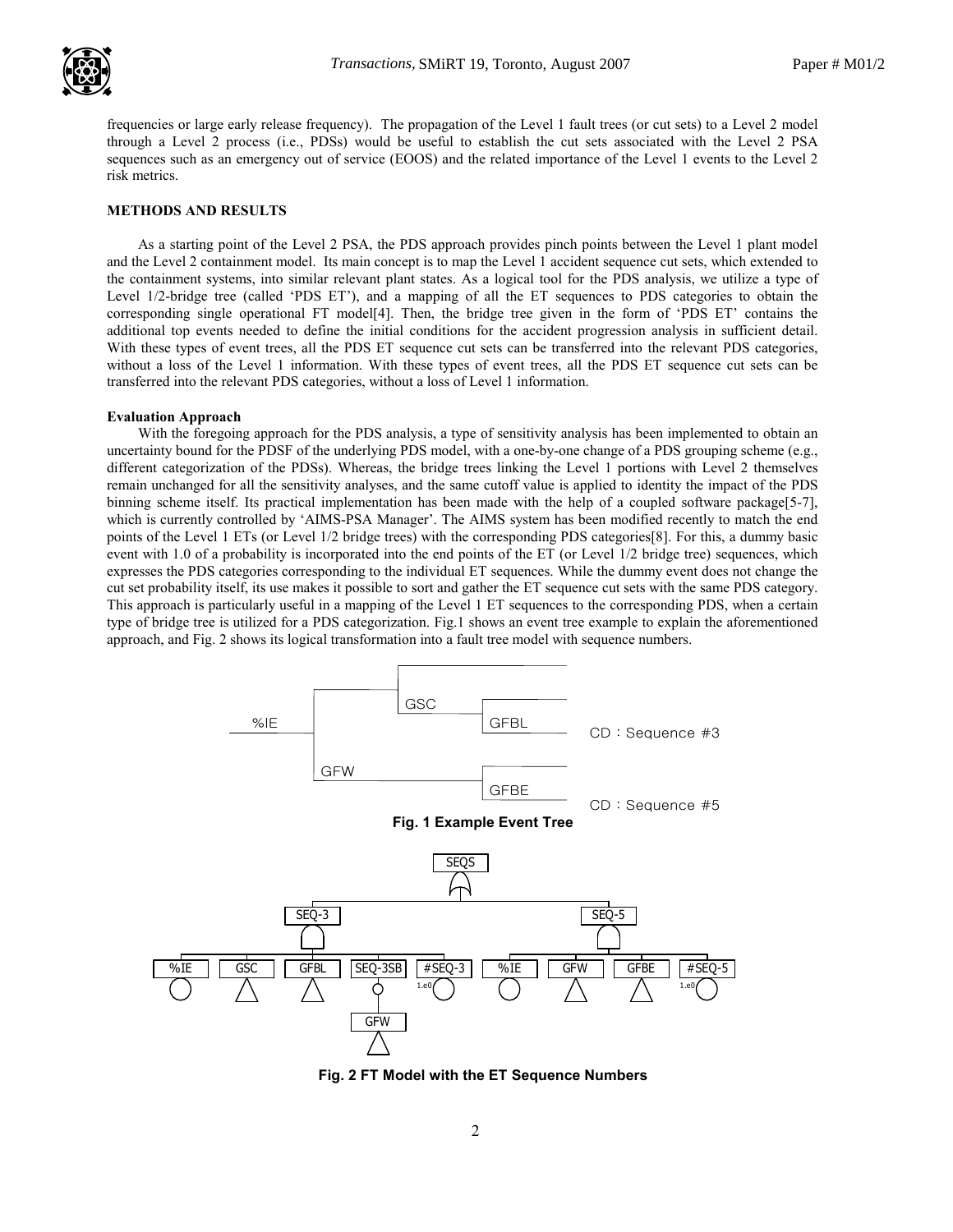As implemented in most PSAs, the present quantification of an ET/FT with negates is also made by a success operation of (a) use of a 'delete-term procedure' to remove the nonsense cut sets related to the success branches and (b) a 'minimization between sequences' to remove the non-minimal cut sets between the ET sequences. It is noted that when the present PDS binning operation is made, all the ET sequence cut sets obtained from both operations are treated independently.

## Evaluation Results

The foregoing approach for the PDS analysis has been applied to the existing UCN 3&4 Level 1/2-bridge trees and PDS logic tree[9] whose models and elements are given in Fig. 3 and Table 1, respectively. A PDS logic tree is utilized systematically to group the Level 1/2-bridge trees into their relevant PDS categories. The PDS logic tree is not quantified by it, but used for the PDS binning from the PDS ET sequences with the user-supplied PDS classification parameters[5].



UCN 34: Internal PDS Grouping Logic Diagram

Fig. 3 UCN 3&4 PDS Logic Tree for the PDS Estimation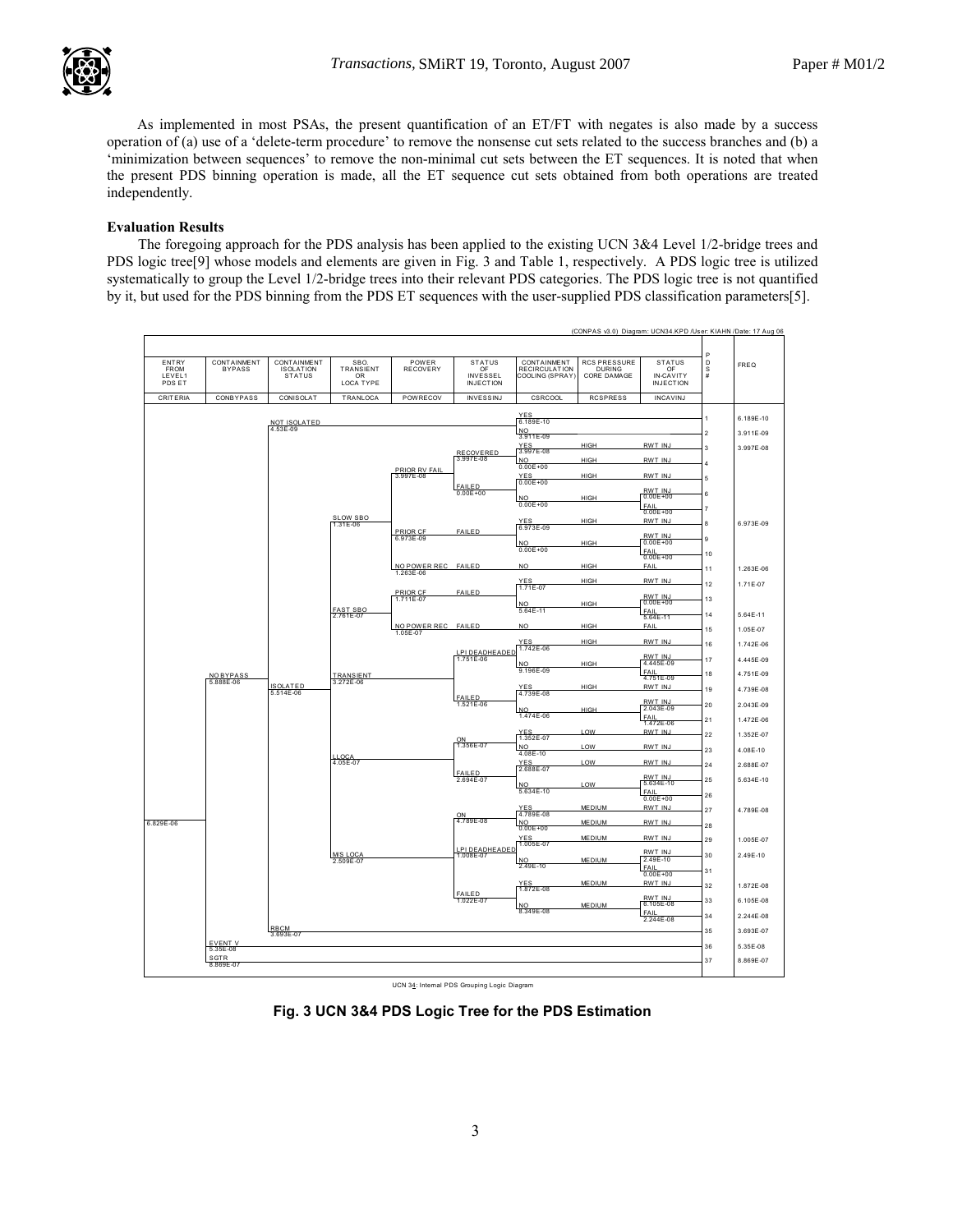

| <b>PSA</b><br>Models                                     | UCN 3&4 PSA Model and Event Descriptions                                                                                                                                                                                                                                                                                                                                                                                    |
|----------------------------------------------------------|-----------------------------------------------------------------------------------------------------------------------------------------------------------------------------------------------------------------------------------------------------------------------------------------------------------------------------------------------------------------------------------------------------------------------------|
| Level $1/2$<br><b>Bridge</b><br>Tree<br><b>PDS ET/FT</b> | 33 PDS ETs for 16 internal IEs (Large LOCA, Medium LOCA, Small LOCA, Reactor Vessel<br>Rupture, Steam Generator Tube Rupture, Interfacing System LOCA, Large Secondary Side Break,<br>Loss of Main Feedwater, Loss of Condenser Vacuum, Loss of Component Cooling water, Loss of<br>4.16KV AC Bus, Loss of 125V DC Bus, Loss of Offsite Power, Station Blackout, General<br>Transient, Anticipated Transient Without Scram) |
| PDS.<br>Logic Tree                                       | 37 PDS generated by 9 PDS parameters (containment bypass, containment isolation, type of<br>accidents like SBO and LOCA, power recovery, Operability of ECCS after CD, containment<br>recirculation cooling with sprays, RCS pressure after CD, and reactor cavity condition (dry or wet)<br>at vessel breach)                                                                                                              |

# Table 1 A Summary of the UCN 3&4-specific PDS ETs and PDS logic tree

As a result of the sensitivity analysis, Fig. 4 shows a change of the total PDSF according to a different PDS binning scheme from the Level 1/2-bridge trees (PDS ET models). As shown in Fig. 4, the uncertainty bound of the UCN 3&4 PDSF always lies between when a single PDS is utilized and when all the individual ET sequences are treated as the corresponding unique PDS categories. The latter portion is equivalent to the case without a minimization operation between the ET sequences and so all the ET sequences are treated independently. It is also noted that when the cutoff value of 1.0E-11 is applied, the PDSF approaches a CDF value of 6.828E-6 as the number of PDS categories approaches 37, while a sum of all the PDS ETs provides a frequency of 6.746E-06 (this is a CDF-equivalent frequency). The foregoing difference between the PDSFs and the CDF-equivalent frequency is due to two factors: (a) one is an increase of the number of truncated cut sets due to the additional top events considered in the Level 1/2-bridge trees (i.e., loss of truncated frequencies), and (b) another is an increase of the number of individual PDSFs due to an independent treatment of the PDS categories. For the 37 PDS categories utilized for the UCN 3&4 Level 2 PSA, the PDS approximation of the Level 1/2-bridge trees is overestimated by about 1.2%, when compared to the corresponding CDF-equivalent value.



## Fig. 4 A Change of the PDS ET-based PDSF with the PDS Level

Another type of sensitivity analysis has been performed to assess an impact of the Level 1/2 ET models on the potential PDSF. For this, the Level 1 ET models for a CDF estimation have been propagated into the same PDS logic tree. The foregoing situation indicates that the number of Level 1 ET sequences to be binned into the PDSF is greatly reduced when compared to that of the Level 1/2-bridge trees. Fig. 5 shows that the resultant change of the PDSF according to a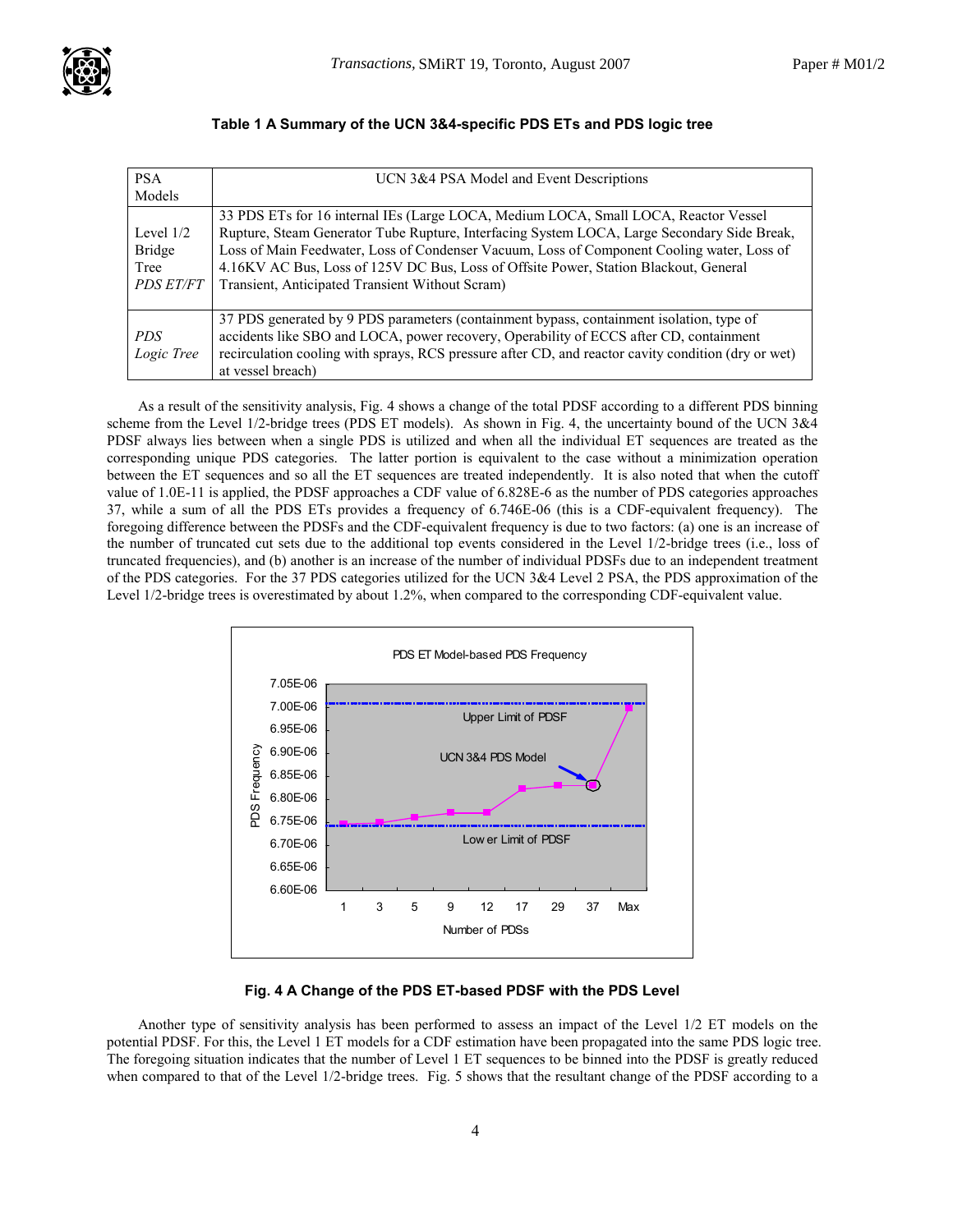given PDS structure is less sensitive when compared to that of Fig. 4. The difference between the total PDSF due to a PDS approximation of the Level 1 ETs and the CDF value is just 0.3%. .



Fig. 5 A Change of the Level 1 ET-based PDSF with the PDS Level

## Major Sources for the Two Different Results

There are two potential sources causing the foregoing difference between CDF and PDSF even for the same Level 1 ET/FT model: one is a decrease in the PDSF from the truncation error caused by a fixed cut off value and the other is an increase in the PDSF from the extra cut sets included in the final PDS model. The combined impact of both sources depends upon the levels of (1) the truncation limit and (2) the ET/FT models.

## Decrease in the PDSF due to the Truncation Limit

For example, let's consider a simple Level 1 CDF event tree composed of an initiating event '%IE' and its two subsequent branches expressed as 'NB-E' and '/NB-E', respectively. The term '/NB-E' (e.g., success branch) is a complement for the corresponding branch 'NB-E' (e.g., failure branch). It is assumed that the two CDF event tree sequences lead to a core damage. Then both CDF sequences are assigned to each relevant PDS, e.g.,  $PDS_1 = (\frac{\omega_0}{E})(NB - E)$ , and  $PDS_2 = (\frac{\omega_0}{E})(NB - E)$ . This leads to an exact CDF value expressed as a sum of the frequencies of both branches, i.e.,  $CDF = (\frac{\%E}{NB} - E) + (\frac{\%E}{NB} - E)$ . In this case, the corresponding PDSF is exactly the same as CDF, i.e.,  $PDSF = PDS_1 + PDS_2 = CDF$ . When a truncation limit is applied for estimating the CDF (or PDSF) as implemented in most PSAs, the first term of the CDF cut sets can be cut off due to the level of the truncation limit, leading to a CDF value (or PDSF) equal to or less than the exact CDF (or PDSF).

## Increase in PDSF due to the Extra Cut Sets

The main reason why the Level 2 PDSF is slightly higher than that of the Level 1 CDF can be explained from the fact that the Level 2 minimal cut set (MCS) may have extra minimal cut sets when compared to the Level 1 MCS. As an example, let's consider the aforementioned Level 1 cut sets with additional events 'NB-T', i.e.,  $MCS<sub>1</sub> = (\%IE)(NB-$ T)(NB-E) and  $MCS_2 = (\%IE)(NB-T)(NB-E)$ .

When success terms (i.e., '/NB-E' in the present example) are treated by using a delete term as implemented in most PSAs, the practical MCS<sub>2</sub> is given as MCS<sub>2</sub> = (%IE)(NB-T). Then, MCS<sub>1</sub> is no longer minimal when compared to MCS<sub>2</sub> and thus  $MCS_1$  is subsumed by  $MCS_2$  in the final Level 1 cut sets and only  $MCS_2$  remains.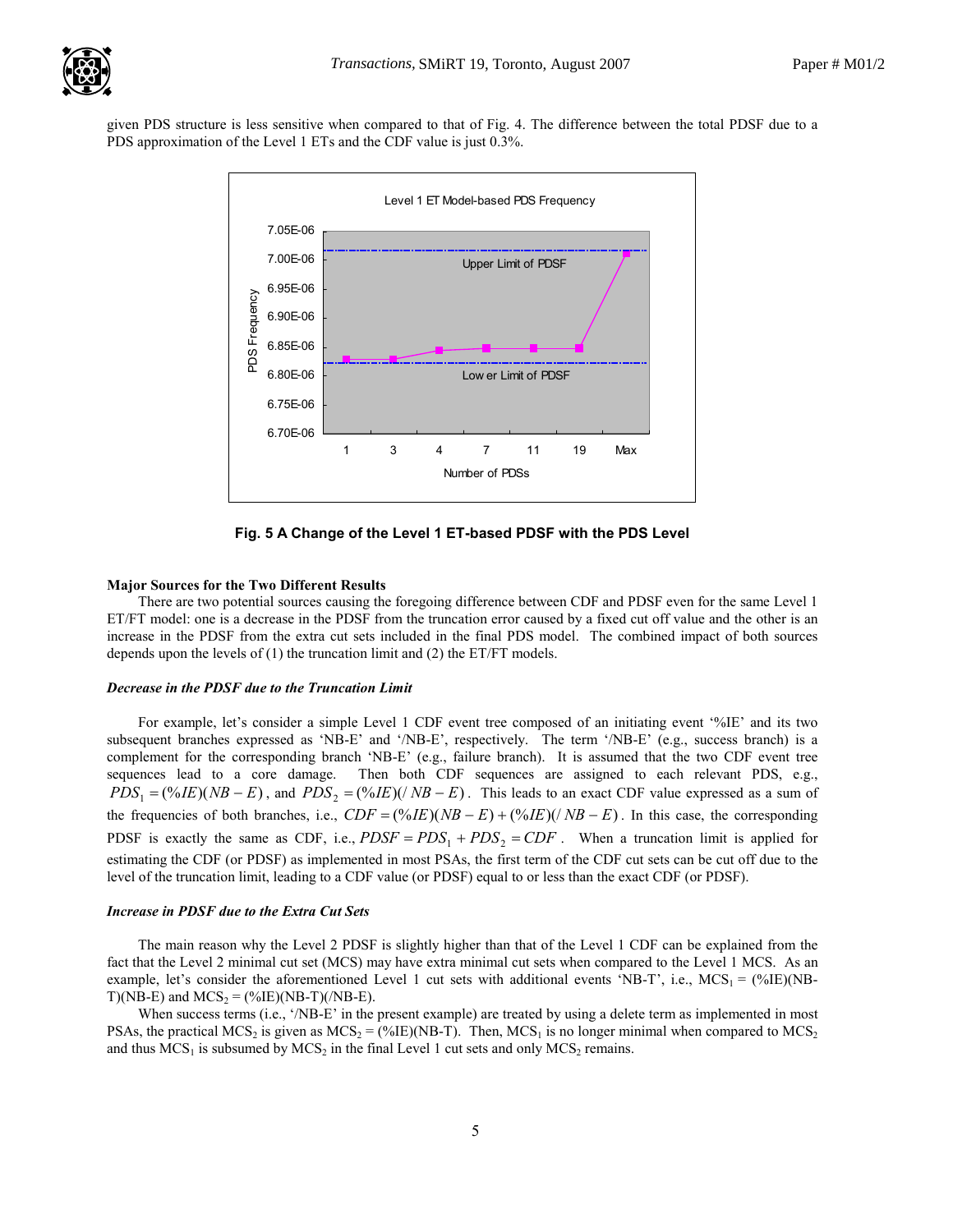However, if the Level 2 logic (including PDS) is combined with the Level 1 cut set, the present approach utilizes  $MCS<sub>1</sub>$  and  $MCS<sub>2</sub>$  with a corresponding dummy event PDS # whose probability is 1.0. Thus, the two Level 2 MCSs originating from  $MCS_1$  and  $MCS_2$  are given as L2-MCS<sub>1</sub> =  $MCS_1 = (0.1)$ (NB-T)(NB-E)(PDS 1, prob. =1)(the subsequent Level 2 events) and L2-MCS<sub>1</sub> = MCS<sub>1</sub> = (%IE)(NB-T)(/NB-E)(PDS 2, prob. =1)(the subsequent Level 2 events), respectively. It is obvious that the L2-MCS<sub>1</sub> is no longer a non-minimal cut set when compared to the L2-MCS<sub>2</sub> and thus the  $L2-MCS<sub>1</sub>$  will not be subsumed by the  $L2-MCS<sub>2</sub>$  in the final Level 2 cut sets. Thus, the Level 2 cut sets will have extra cut sets  $(L2-MCS<sub>1</sub>$  in the above case), leading to an equal or greater PDSF (or Level 2 risk metrics) than the corresponding CDF. Even with extra cut sets in the Level 2 model, however, the difference is usually so small that the Level PDSF will approach the corresponding CDF in the case that the extra cutsets are removed. An exact coupling of the Level 1 and Level 2 may require a significant effort since it requires some modifications of both the Level 1 and Level 2 logics.

## SUMMARY AND CONCLUSION

Based on the present study, we have drawn the following findings and conclusions:

- (1) While a strict PDS operation requires that all the Level 1 ET core damage sequences are assigned to all the relevant PDS categories and that their sum is equal to the total CDF, the current practices of the ET/FT combinations into the relevant PDSs causes a difference between the CDF and the PDSF. The present study has shown that when the Level 1 ET sequence cut sets are propagated into the relevant PDSs, there are two potential sources for causing a difference: one is a decrease in the PDSF from a truncation error caused by a fixed cut off value and the other is an increase in the PDSF from the extra cut sets that would be included in the PDS cut sets.
- (2) Even when some extra cut sets are included in the PDS linked with the Level 1 model, however, the difference between the Level 1 CDF and the Level 2 PDSF is usually small and thus the Level PDSF will approach the corresponding CDF in the case that the extra cut sets are removed. Nevertheless, an exact coupling of the Level 1 cut sets and Level 2 PDS (or LERF) model may require a significant effort since it requires some modifications of both the Level 1 and Level 2 logics or more clarification on the nature of the extra cut sets that are inherently included in the Level 2 models.
- (3) When implemented with the same cutoff value, the present analysis shows that the resultant PDSF is subject to its upper and lower bound, due to the combined impact of a truncation limit and extra cut sets. That is, the given PDSF always lies between a single-PDS-based PDSF and all the ET sequences-based PDSF. From the numerical aspects, the PDS approximation from the Level  $1/2$ -bridge trees may vary the PDSF value from  $-1.2\%$  to 2.5% due to a different binning of the PDS, when compared to the CDF value of 6.828E-6 estimated from the Level 1 ET/FT models. Although it is very small in the case of most PSA models, the aforementioned difference would increase due to an additional truncation when it is propagated into the Level 2 model, inevitably requiring a corresponding compensation of said cut off level.

## ACKNOWLEDGEMENTS

This study was performed as a part of the 'long term research and development plan for the nuclear energy' supported by the Ministry of Science and Technology. Also, the authors are grateful to Dr. Young G. Jo of Southern Nuclear Company whose gave thoughtful comments for a better expression of the paper.

#### **REFERENCES**

- 1. Regulatory Guide 1.174, "An Approach for Using Probabilistic Risk Assessment in Risk-informed Decisions on Plant-specific Changes to the Licensing Basis," U. S. Nuclear Regulatory Commission, 1998.
- 2. Modarres, M., "Technology-Neutral Nuclear Power Plant Regulation: Implications of a Safety Goals-Driven Performance-Based Regulation," Nuclear Engineering and Technology (Journal of the Korean Nuclear Society), Vol.37(3), 2005, p.221.
- 3. Pratt, W.T., Mubayi, V., Nourbakhsh, H., Brown, T., and Gregory, J., "An Approach for Estimating the Frequencies of Various Containment Failure Modes and Bypass Events," NUREG/CR-6595, 1999.